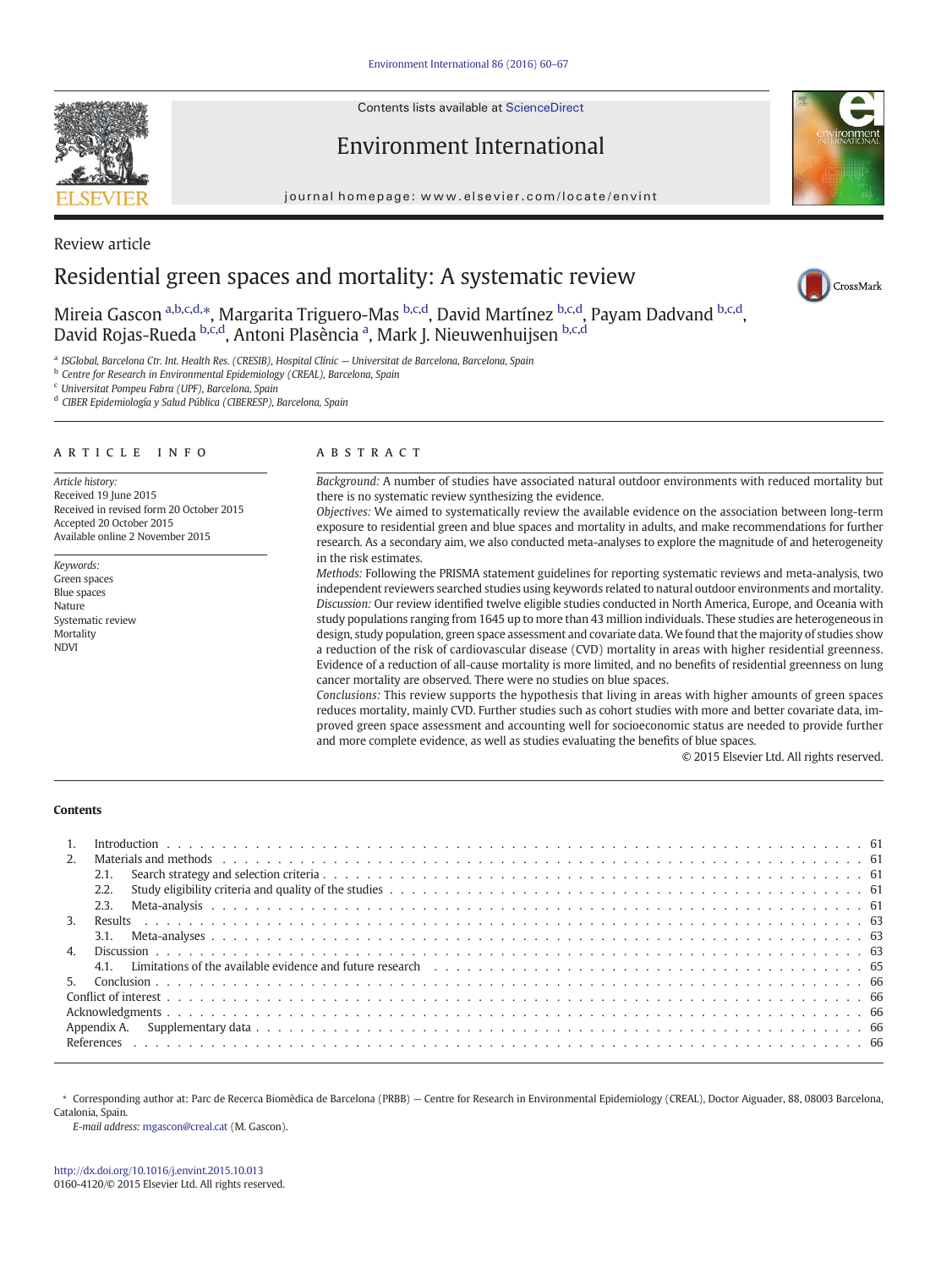# 1. Introduction

About half of the world population is currently living in cities and it is projected that by 2030 three of every five persons will live in urban areas [\(Martine and Marshall, 2007\)](#page-7-0). As the world continues to urbanize, sustainable development and liveability challenges in cities will increase [\(United Nations Department of Economic and Social Affairs,](#page-7-0) [2014](#page-7-0)). Certain environmental factors in urban settings, such as air pollution, noise and extremely high temperatures have been associated with increased mortality ([Selander et al., 2009; Basagaña et al., 2011; Hoek](#page-7-0) [et al., 2013](#page-7-0)). Some studies have suggested that natural outdoor environments might help reduce the levels of air pollution and noise, as well as extreme temperatures in cities, and therefore reduce the impact of these environmental factors on our health and life-expectancy [\(Shanahan et al., 2015; Wolf and Robbins, 2015](#page-7-0)). Moreover, studies have observed that people living near or having access to natural outdoor environments are more likely to be physically active and have better mental health and therefore to be healthier [\(Shanahan et al.,](#page-7-0) [2015; Wolf and Robbins, 2015\)](#page-7-0).

Previously a number of studies have associated natural outdoor environments with reduced mortality ([Shanahan et al., 2015; Wolf](#page-7-0) [and Robbins, 2015](#page-7-0)) but there is no systematic review synthesizing the evidence, nor a precise and global estimate of the reduction of the risk of mortality in adults in relation to these types of environments. These synthesis and estimates are of importance for healthcare professionals and policymakers while translating available evidence into salutogenic interventions and policies to improve public health in urban areas. We aimed to systematically review the evidence of an association between residential natural outdoor environments, particularly green and blue spaces (e.g. lakes, rivers, beaches, etc.), and mortality in adults. As a secondary aim we also conducted meta-analyses to explore the magnitude of and heterogeneity in the risk.

#### 2. Materials and methods

# 2.1. Search strategy and selection criteria

We followed the PRISMA statement guidelines for reporting systematic reviews and meta-analysis ([Moher et al., 2010\)](#page-7-0). The bibliographic search was carried out by two independent reviewers (MG and MTM) using MEDLINE (National Library of Medicine) and SCOPUS search engines using keywords related to natural outdoor environments (greenspace, green space, natural environment, urban design, built environment, blue space, park, forest) combined with keywords related to mortality (mortality, survival, life expectancy). The search was limited to the English language and studies on humans and the last search was conducted on November 11th 2014. Identification and first screening of the articles were performed using the information available in the title and the abstract. Doubts regarding the inclusion or exclusion of studies were resolved by discussion between the two independent researchers. After the first selection, both reviewers read through the articles to decide whether they were eligible or not. We also checked the references of the relevant articles to find other articles following the inclusion criteria.

# 2.2. Study eligibility criteria and quality of the studies

Following the criteria used in a previous review on green spaces and obesity [\(Lachowycz and Jones, 2011](#page-7-0)), the selection criteria were: a) original research article, b) report of mortality in relation to green or blue space exposure, c) the green or blue spaces were measured objectively by use of a satellite system, land cover maps, or an assessment by trained auditors using a consistent tool, d) green or blue space exposure was assigned based on location of residence, e) green or blue space exposure was included as a separate variable within the analysis and results were reported specifically for green or blue space, even if these were not the primary aim of the study. We excluded studies which did not evaluate greenness directly  $(N = 1)$  [\(Donovan et al.,](#page-6-0) [2013\)](#page-6-0) or those reporting only on infant mortality  $(N = 2)$ [\(Lara-Valencia et al., 2012; Kihal-Talantikite et al., 2013\)](#page-7-0).

We evaluated the basic characteristics and quality of the methodology of the studies included in the systematic review by extracting the following data: author, year of publication, country, study design, study population, sample size, exposure assessment, outcome assessment, confounding factors, and other relevant information including information on potential biases [\(Table 1](#page-2-0) and see Supplemental material, Table A). The two reviewers independently worked on data extraction, evaluation of study quality and classification of the evidence. Agreement was reached via consensus. Based on an adapted version of the criteria used in a previous review ([Lachowycz and Jones, 2011](#page-7-0)) (see Supplemental material, Table B) we evaluated the quality of the studies and obtained a quality score (%) for each study (see Supplemental material, Table A).

# 2.3. Meta-analysis

We limited the meta-analyses to those outcomes of mortality for which at least three studies were available. To conduct the meta-analyses we contacted the corresponding authors of those studies missing essential information ([Table 1](#page-2-0)).

Two different approaches were conducted in which exposure was treated differently. In the first approach we calculated the risk based on a 10% increase of residential greenness (measured as the percentage of green space in an area or as the normalized difference vegetation index [NDVI]). According to the type of exposure (quartiles, IQR or unit increment) used in each study, we conducted different transformation approaches to calculate the effect estimates for an increment of 10% of the exposure. If quartiles of exposure were used in the study we calculated the difference between the mean value of the 1st and the 4th quartiles, considering that the estimated effect was for this difference. In a second step we transformed the effect estimate to obtain a new one based on an increment of 10% of the exposure. If the original study calculated the effect estimate based on the IQR of the exposure we assumed a uniform distribution of the exposure and considered that the increment of 10% of the exposure was equivalent to the IQR divided by 5. We calculated the effect estimate based on this new increment of the exposure. Finally, in those studies where the effect estimate was calculated for each unit increase of the exposure, we calculated the exposure value that corresponded to 10% of the increment with respect to the median of the exposure and calculated the new effect estimate.

In the second approach, in order to obtain risks for a higher contrast of exposure, we calculated the interquartile range increase (i.e. the difference between the first and third quartiles of greenness) as a proxy of the highest vs. the lowest categories of exposure, which in each study might represent different amounts of greenness. Except for one [\(Tamosiunas et al., 2014](#page-7-0)), all studies evaluated surrounding greenness – the amount of greenness within a certain distance from the residence – applying land cover maps (LCM) ([Hu et al., 2008; Mitchell and](#page-7-0) [Popham, 2008; Richardson and Mitchell, 2010; Richardson et al., 2010,](#page-7-0) [2012; Mitchell et al., 2011; Lachowycz and Jones, 2014](#page-7-0)) or the NDVI [\(Uejio et al., 2011; Villeneuve et al., 2012; Harlan et al., 2013; Wilker](#page-7-0) [et al., 2014\)](#page-7-0). Only one study [\(Tamosiunas et al., 2014\)](#page-7-0) evaluated access to green spaces – the presence of a green space within a walkable distance from the residence – [\(Table 1](#page-2-0)). In this study the exposure was defined as the distance from the residence to the nearest park, and therefore increasing exposure represented living farther from a park (less greenness). We thus turned around the estimate in order to be able to combine the study with the other studies, in which increasing exposure represented more greenness. No studies evaluating the relationship between blue spaces and mortality were found and thus the current work only includes studies evaluating green spaces and mortality.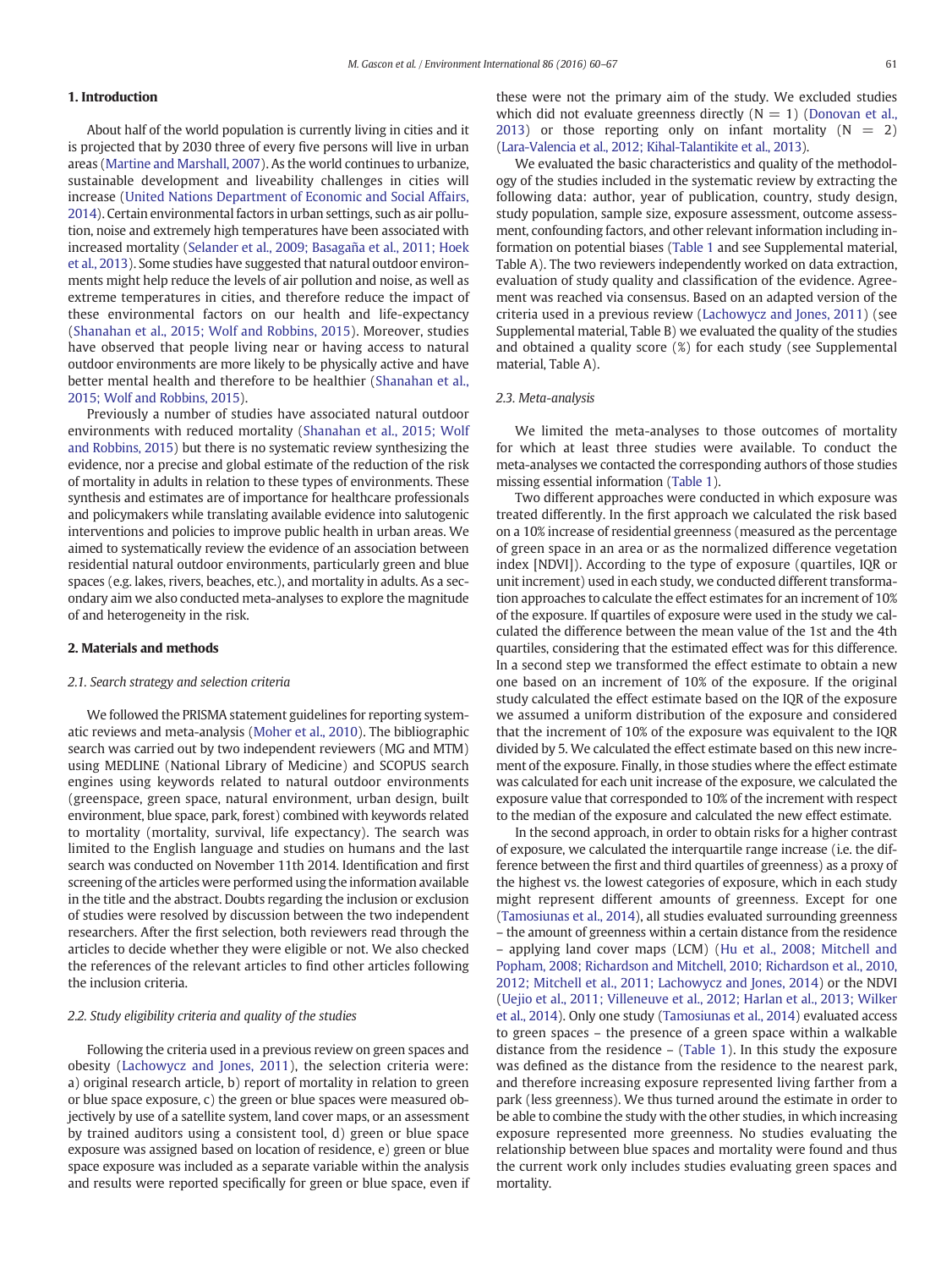#### <span id="page-2-0"></span>Table 1

Main estimations of the association between surrounding greenness or access to green spaces and mortality.

| Author (year)                                                      | N/study<br>population                              | Exposure type                                                 | <b>Exposure description</b>                                          | Mortality<br>outcome                | Outcome description                                          | Estimate<br>type             | Estimate provided by<br>the study             |
|--------------------------------------------------------------------|----------------------------------------------------|---------------------------------------------------------------|----------------------------------------------------------------------|-------------------------------------|--------------------------------------------------------------|------------------------------|-----------------------------------------------|
| Harlan et al. (2013),<br>The USA                                   | 2081 CAUs<br>Adults                                | Surrounding greenness at CAU<br>(factor calculated from NDVI) | $IOR = 1.16a$                                                        | All-cause (by extreme heat)         | 11.4% of CAUs with at least<br>one death                     | OR (95%CI)                   | $1.19(1.02, 1.39)^{a,b}$                      |
| Hu et al. (2008), The USA                                          | Not reported<br>Adults                             | "Amount" of GS at CAU (LCM)                                   | Min. max $=$ $-52.4$ to 7.1                                          | Stroke SMR                          | Min, mean, max (average of<br>all CAU) = $4,22, 8,06, 34,42$ | $\beta(SD)$                  | $-0.161(0.067)^c$                             |
| Lachowycz and Jones (2014),<br>The UK                              | Not reported<br>Adults $<$ 75 years                | % GS at CAU and 5 and 10km<br>buffer (LCM)                    | Quintiles (highest vs lowest)                                        | Circulatory causes SMR              | Not reported                                                 | Rate ratio (95%CI)           | $0.95(0.92, 0.98)^{a}$                        |
| Mitchell and Popham (2008),<br>The UK                              | 40,813,236 individuals<br>All population <65 years | % GS at CAU (LCM)                                             | Five equal interval groups (every<br>20% - highest vs lowest)        | All-cause                           | 366,348 cases                                                | IRR (95%CI)                  | 0.94(0.93, 0.96)                              |
|                                                                    |                                                    |                                                               |                                                                      | Circulatory diseases<br>Lung cancer | 90,433 cases<br>25,742 cases                                 |                              | 0.96(0.93, 0.99)<br>0.96(0.91, 1.02)          |
| Mitchell et al. (2011), The UK                                     | 1,625,495 individuals                              | % GS at CAU (LCM)                                             | Quintiles (highest vs lowest)                                        | Intentional self-harm<br>All-cause  | 12.308 cases<br>Not reported                                 | IRR (95%CI)                  | 1.00(0.92, 1.09)<br>0.63(0.54, 0.73)          |
|                                                                    | All ages                                           |                                                               |                                                                      |                                     |                                                              |                              |                                               |
| Richardson et al. (2010), The UK<br>Richardson and Mitchell (2010) | 28.6 million individuals<br>Adults                 | % GS at CAU (LCM)                                             | Four equal interval groups (every<br>25% - highest vs lowest)        |                                     |                                                              | IRR (95%CI) by<br>gender     |                                               |
|                                                                    |                                                    |                                                               |                                                                      | <b>CVD</b>                          | 103,711 cases                                                | Men<br>Women                 | 0.95(0.91, 0.98)<br>1.00(0.95, 1.06)          |
|                                                                    |                                                    |                                                               |                                                                      | Respiratory disease                 | 26,591 cases                                                 | Men<br>Women                 | 0.89(0.83, 0.96)<br>0.96(0.88, 1.05)          |
|                                                                    |                                                    |                                                               |                                                                      | Lung cancer                         | 30,110 cases                                                 | Men                          | 0.96(0.90, 1.02)                              |
| Richardson et al. (2010),<br>New Zealand                           | 1,546,405 individuals<br>Adults (15-64 years)      | % GS at CAU (LCM)                                             | Quartiles (highest vs lowest) -<br>mean (range) for all CAU = $42\%$ | <b>CVD</b>                          | 9484 cases                                                   | Women<br>IRR (95%CI)         | 1.02(0.94, 1.11)<br>1.01(0.91, 1.11)          |
|                                                                    |                                                    |                                                               | $(0-100\%)$                                                          | Lung cancer                         | 2603 cases                                                   |                              | 1.12 (0.94, 1.32)                             |
| Richardson et al. (2012), The USA                                  | 43 million individuals<br>Adults                   | % GS at CAU (LCM)                                             | Three categories (highest<br>(59%-72%) vs lowest (20%-45%))          |                                     | 27,000 cases                                                 | $\beta$ (95%CI) by<br>gender |                                               |
|                                                                    |                                                    |                                                               |                                                                      | All-cause                           |                                                              | Men<br>Women                 | 132.9 (18.3, 247.5)<br>94.2 (21.8., 166.7)    |
|                                                                    |                                                    |                                                               |                                                                      | Heart disease                       |                                                              | Men<br>Women                 | $6.5(-62.5, 75.5)$<br>$1.9(-42.0, 45.8)$      |
|                                                                    |                                                    |                                                               |                                                                      | <b>Diabetes</b>                     |                                                              | Men                          | $4.3(-3.06, 11.73)$                           |
|                                                                    |                                                    |                                                               |                                                                      | Lung cancer                         |                                                              | Women<br>Men                 | $4.2 (-0.8, 9.2)$<br>$7.9(-8.8, 24.6)$        |
|                                                                    |                                                    |                                                               |                                                                      | Motor vehicle fatalities            |                                                              | Women<br>Men                 | 2.5(8.8, 13.7)<br>$0.6(-8.1, 9.2)$            |
| Tamosiunas et al. (2014),                                          | 5112 individuals                                   | Distance to the nearest green                                 | Tertiles (≤347.8 m, 347.81-629.6                                     | <b>CVD</b>                          | 83 cases                                                     | Women                        | $-3.4(-8.5, 1.7)$<br>$1.15(0.64, 2.07)^{a,d}$ |
| Lithuania                                                          | Adults (45-72 years)                               | space (LCM)                                                   | $m, \ge 629.61$                                                      |                                     |                                                              | HR (95%CI)                   |                                               |
| Uejio et al. (2011),<br>The USA                                    | 1741 CAUs<br>Adults                                | Surrounding greenness at CAU<br>(NDVI)                        | $IOR = 0.047a$                                                       | All-cause (extreme heat)            | 3.6% of CAUs with at least<br>one death <sup>a</sup>         | OR (95%CI)                   | $0.64(0.01, 40.4)^{a,b}$                      |
| Villeneuve et al. (2012),<br>Canada                                | 574,840 individuals<br>Adults $(>35$ years)        | Surrounding greenness in 50<br>and 300 m buffers (NDVI)       | $IOR = 0.24$                                                         | All-non accidental cause            | 181,110                                                      | Rate ratio (95%CI)           | 0.95(0.94, 0.97)                              |
|                                                                    |                                                    |                                                               |                                                                      | <b>CVD</b><br>Respiratory disease   | 66,530<br>13,730                                             |                              | 0.95(0.93, 0.97)<br>0.92(0.88, 0.96)          |
| Wilker et al. (2014), The USA                                      | 1645 individuals<br>Adults $(>21$ years)           | Surrounding greenness<br>in 250 m buffer (NDVI)               | Quartiles (highest vs lowest)                                        | Post-stroke all-cause               | 929                                                          | HR (95%CI)                   | 0.80(0.65, 0.99)                              |

CAU: census area unit: CVD: cardiovascular diseases: GS: green space: HR: hazard ratio: IOR: interquartile range: IRR: incidence rate ratio: LCM: land-cover map: NDVI: normalized difference vegetation index: OR: odds ratio mortality ratio.

<sup>a</sup> This information was not originally available in the corresponding manuscript and was obtained from the corresponding authors via email.

<sup>b</sup> In order to be able to include the study in the meta-analyses the estimates provided by the authors, which used the exposure as a continuous variable, were re-estimated by using the highest vs the lowest categories of

 $c<sub>c</sub>$  In order to be able to include the study in the meta-analyses the estimate was converted to an OR (95%CI).

<sup>d</sup> In this study the exposure was defined as the distance to the nearest park, and therefore increasing exposure represented living farther from a park (less greenness). We thus turned around the estimate in order to be a with the other studies, where increasing exposure represented more greenness.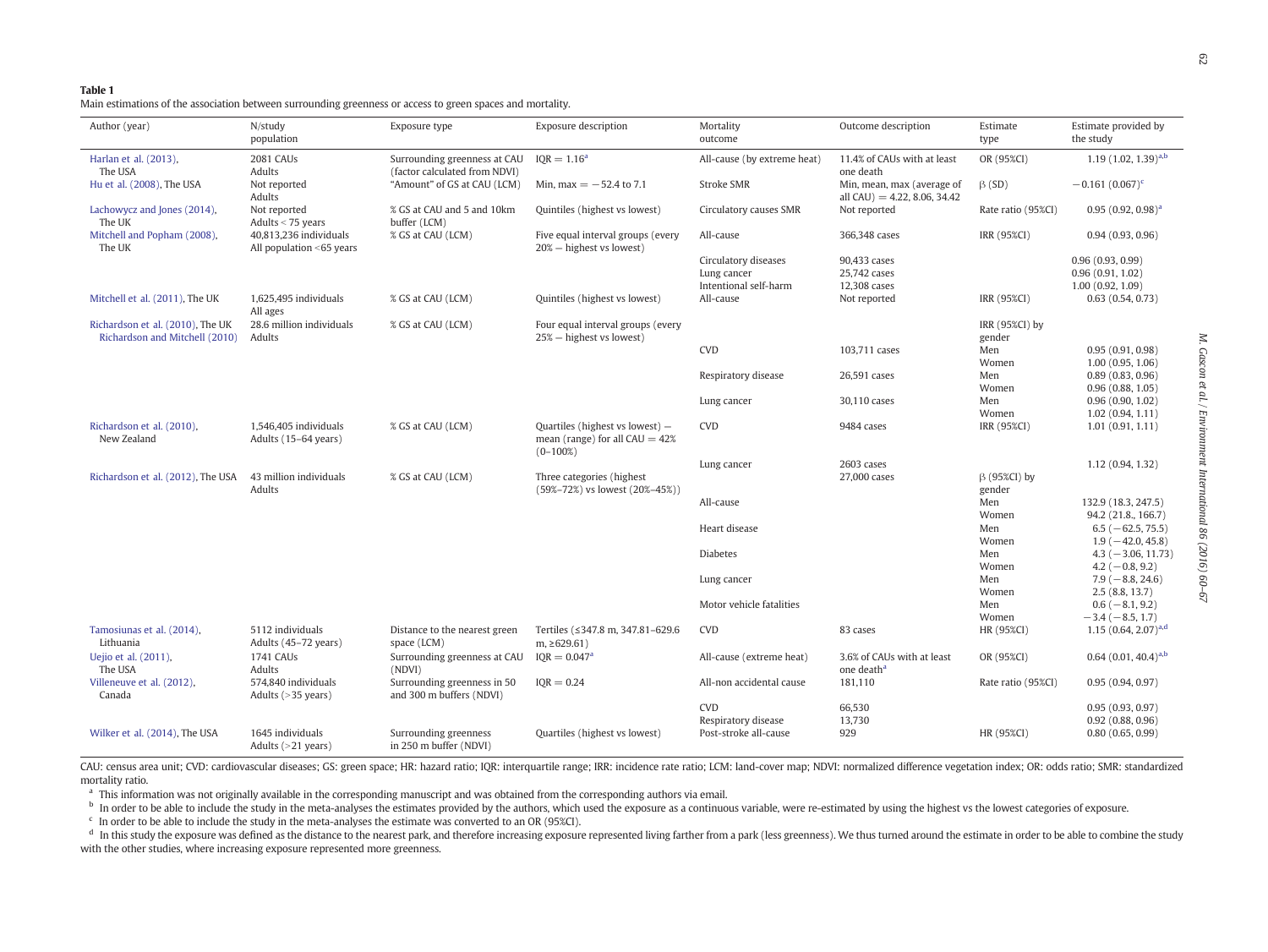Because of the small number of studies included in each metaanalysis, we used random effect meta-analyses, even if Cochran's Q test for heterogeneity (p > 0.05) and the  $I^2$  statistic ( $I^2 \ge 25\%$  indicating moderate heterogeneity) [\(Higgins and Thompson, 2002](#page-7-0)) indicated no evidence of heterogeneity. We undertook this conservative approach because heterogeneity tests have been suggested to have a limited power to detect heterogeneity when the number of studies is small [\(Borenstein et al., 2009\)](#page-6-0). The summary estimates were weighted by the inverse variance of each study. We also evaluated the influence of each study by conducting sensitivity analyses excluding studies one by one from the main meta-analysis and fitting the meta-analyses for the rest of studies. Finally, we also produced funnel plots and conducted weighted Egger tests to evaluate potential publication bias. We used R 2.15.2 statistical software.

# 3. Results

A total of 706 articles were identified in MEDLINE and 99 in SCOPUS. Through other sources one article was also identified. After screening the title and the abstracts and checking for duplicates, 17 articles were chosen for full-text evaluation of which 12 were finally included in the systematic review (Fig. 1).

Most of the studies (seven) had ecological design ([Hu et al., 2008;](#page-7-0) [Richardson and Mitchell, 2010; Richardson et al., 2010, 2012; Uejio](#page-7-0) [et al., 2011; Harlan et al., 2013; Lachowycz and Jones, 2014\)](#page-7-0), three were cohort studies [\(Villeneuve et al., 2012; Tamosiunas et al., 2014;](#page-7-0) [Wilker et al., 2014\)](#page-7-0) and two were cross-sectional [\(Mitchell and](#page-7-0) [Popham, 2008; Mitchell et al., 2011](#page-7-0)). The quality score of the studies ranged from 40% to 90% (see Supplemental material, Table A). Five of the 12 studies were conducted in Europe, mainly in the United Kingdom ( $N = 4$ ). The rest of the studies were conducted in North America ( $N = 6$ ) and one in Oceania ( $N = 1$ ). There was no study conducted in Latin-America, Asia or Africa. The size of the study populations was very heterogeneous ranging from 1645 up to more than 43 million individuals and sometimes not even reported [\(Hu et al., 2008;](#page-7-0) [Lachowycz and Jones, 2014\)](#page-7-0). Two studies included population of all ages, and not exclusively adults ([Mitchell and Popham, 2008; Mitchell](#page-7-0) [et al., 2011](#page-7-0)) [\(Table 1\)](#page-2-0).

Evaluation of exposure to green spaces was quite heterogeneous between studies, although in all of them exposure was based on a single point in time measurement (and not the average of measurements of several years, for instance); the most used approach was the calculation of the percentage of green space based on land-cover maps ([Mitchell](#page-7-0) [and Popham, 2008; Richardson and Mitchell, 2010; Richardson et al.,](#page-7-0) [2010, 2012; Mitchell et al., 2011; Lachowycz and Jones, 2014\)](#page-7-0), followed by the use of NDVI to define surrounding greenness ([Uejio et al., 2011;](#page-7-0) [Villeneuve et al., 2012; Wilker et al., 2014\)](#page-7-0). Three other studies followed other approaches [\(Hu et al., 2008; Harlan et al., 2013; Tamosiunas et al.,](#page-7-0) [2014](#page-7-0)), including the distance between residence and the nearest green space ([Tamosiunas et al., 2014\)](#page-7-0) ([Table 1](#page-2-0)).

Four studies evaluated all-cause mortality ([Mitchell and Popham,](#page-7-0) [2008; Mitchell et al., 2011; Richardson et al., 2012; Villeneuve et al.,](#page-7-0) [2012\)](#page-7-0). Two studies evaluated all-cause mortality due to extreme heat



[\(Uejio et al., 2011; Harlan et al., 2013\)](#page-7-0) and a cohort study evaluated all-cause mortality in patients that had previously suffered a stroke [\(Wilker et al., 2014\)](#page-7-0); these three studies were also included in the category of all-cause mortality to conduct our meta-analysis. Regarding specific causes of death, cardiovascular disease (CVD) mortality was the most studied outcome (eight studies) ([Hu et al., 2008; Mitchell](#page-7-0) [and Popham, 2008; Richardson and Mitchell, 2010; Richardson et al.,](#page-7-0) [2010, 2012; Villeneuve et al., 2012; Lachowycz and Jones, 2014;](#page-7-0) [Tamosiunas et al., 2014](#page-7-0)), followed by lung cancer mortality (four studies) [\(Mitchell and Popham, 2008; Richardson and Mitchell, 2010;](#page-7-0) [Richardson et al., 2010, 2012](#page-7-0)). Other specific outcomes evaluated were respiratory disease mortality (two studies) [\(Richardson and](#page-7-0) [Mitchell, 2010; Villeneuve et al., 2012](#page-7-0)), intentional self-harm [\(Mitchell](#page-7-0) [and Popham, 2008\)](#page-7-0), diabetes ([Richardson et al., 2012\)](#page-7-0) and motor vehicle fatality mortality ([Richardson et al., 2012\)](#page-7-0), all respectively evaluated in only one study ([Table 1](#page-2-0)).

Results obtained in each study are summarized in [Table 1](#page-2-0). Overall, the risk of mortality from CVD was statistically significantly reduced in five of the eight studies evaluating the association between CVD mortality and residential greenness. These reductions were small, of less than 5%, in most of the studies ([Hu et al., 2008; Mitchell and Popham, 2008;](#page-7-0) [Richardson and Mitchell, 2010; Villeneuve et al., 2012; Lachowycz and](#page-7-0) [Jones, 2014\)](#page-7-0). Results for all-cause mortality were less consistent; two studies found a statistically significant increased risk of mortality from all-causes in greener areas ([Richardson et al., 2012; Harlan et al.,](#page-7-0) [2013\)](#page-7-0), whereas four other studies found opposite results [\(Mitchell](#page-7-0) [and Popham, 2008; Mitchell et al., 2011; Villeneuve et al., 2012;](#page-7-0) [Wilker et al., 2014\)](#page-7-0) and the latter did not find associations [\(Uejio](#page-7-0) [et al., 2011\)](#page-7-0). Finally, none of the studies found associations between residential greenness and lung cancer mortality ([Mitchell and Popham,](#page-7-0) [2008; Richardson and Mitchell, 2010; Richardson et al., 2010, 2012](#page-7-0)). For other specific causes of death there are a very limited number of studies to evaluate the evidence ([Table 1](#page-2-0)).

#### 3.1. Meta-analyses

Given the number of studies, we conducted meta-analyses for allcause mortality, CVD mortality and lung cancer mortality. In all three cases we had to exclude one of the studies initially selected because the authors could not provide the results as requested [\(Richardson](#page-7-0) [et al., 2012](#page-7-0)).

For each 10% increase of greenness there was a small and nonstatistically significant reduction of the risk of CVD mortality [risk ratio  $(95\%) = 0.993$  (0.985, 1.001), p-het = 0.63, [Fig. 2](#page-4-0)]. Results were similar for all-cause and lung cancer mortality, but the confidence intervals were wider (Supplemental material, Figures A and B). When introducing the exposure as high vs low categories, the risk of CVD and allcause mortality decreased and the reduction was statistically significant [risk ratio (95%CI) = 0.96 (0.94, 0.97), p-het = 0.26, and 0.92 (0.87, 0.97), p-het < 0.001, [Fig. 3](#page-5-0) and Supplemental material, Fig. C, respectively], however for lung cancer no association was observed (Supplemental material, Fig. D). Sensitivity analyses excluding one study at the time showed similar results (see Supplemental material, Table C). Funnel plots and the Egger tests did not show evidence of publication bias for any of the three outcomes evaluated (see Supplemental material, Figs. E–G).

#### 4. Discussion

The present systematic review shows that there are only a limited number of studies evaluating the relationship between green space and mortality and that these studies are heterogeneous in design, study population, green space assessment and covariate data. We found evidence of a reduction of the risk of CVD mortality in areas with higher residential greenness. The results of the meta-analyses con-Fig. 1. Selection process of the article finally included. ducted support this conclusion. The current review also observes some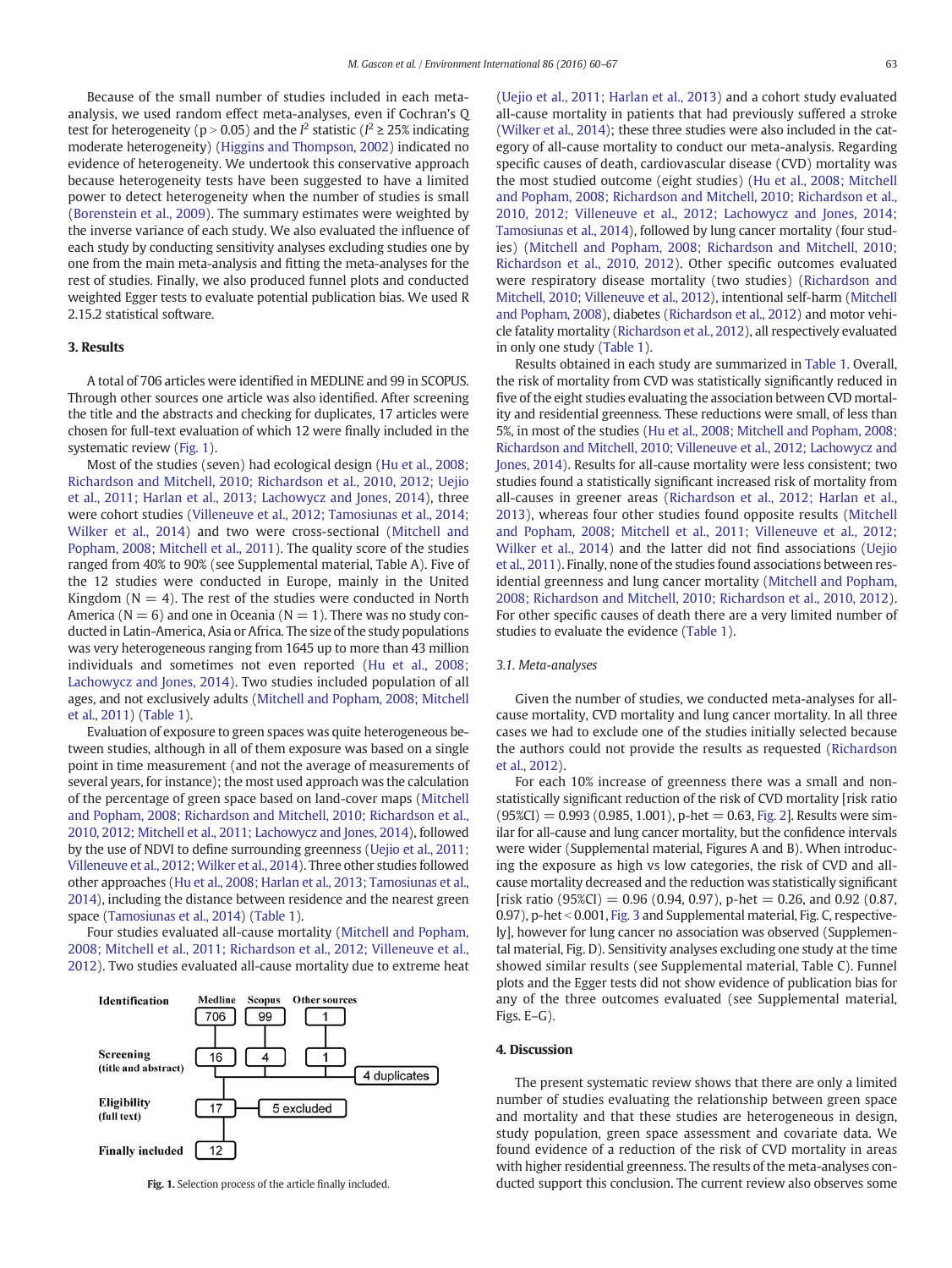<span id="page-4-0"></span>evidence of the benefits of living near green spaces on all-cause mortality, but the results are less consistent. No benefits of residential greenness on lung cancer mortality are observed.

Results of the present work are consistent with those of studies that were not included in the meta-analyses because they only evaluated morbidity or only reported life expectancy. These outcomes are hard to combine with mortality estimates if little information on the population structure is available. An Australian study showed that the odds of hospitalization for heart disease or stroke were 37% lower among adults exposed to the highest tertiles of greenness compared to those exposed to the lowest tertiles ([Pereira et al., 2012\)](#page-7-0). A study conducted in the USA evaluating the influence on mortality of the loss of 100 million trees due to the emerald ash borer, an invasive forest pest, observed that in the infested areas mortality due to CVD and low respiratory tract illnesses was increased [\(Donovan et al., 2013](#page-6-0)). Other studies evaluating outcomes related to mortality, such as life expectancy or survival, also suggest beneficial effects of green spaces. [Jonker et al. \(2014\)](#page-7-0) observed that both the quantity and the perceived quality of urban green were modestly related to healthy life expectancy, whereas the average distance to the nearest public green was not related to population health [\(Jonker et al., 2014\)](#page-7-0). [Takano et al. \(2002\)](#page-7-0) observed that the probability of five year survival of the senior citizens studied increased in accordance with the availability of walkable green streets and spaces near the residence ([Takano et al., 2002\)](#page-7-0). The current review was limited to mortality in adults, however, we are aware of the existence of two studies that also suggest that increasing greenness might reduce neonatal [\(Kihal-Talantikite et al., 2013](#page-7-0)) and infant ([Lara-Valencia et al., 2012](#page-7-0)) mortality.

Several mechanisms have been suggested to explain the beneficial effects of green spaces (or natural outdoor environments) on life expectancy and mortality. These mechanisms include: a) intrinsic qualities of natural outdoor environments that enhance health or well-being (restoration theory) and that have an effect through simple viewing or observing natural outdoor spaces ([Shanahan et al., 2015; Wolf and](#page-7-0) [Robbins, 2015\)](#page-7-0), b) the healthy environment associated with green spaces (increasing biodiversity which influences immune response and less temperature, air pollutants and noise have been observed in greener areas) ([Gidlöf-Gunnarsson and Öhrström, 2007; Selander](#page-6-0) [et al., 2009; Basagaña et al., 2011; Uejio et al., 2011; Dadvand et al.,](#page-6-0) [2012; Hoek et al., 2013; Rook, 2013; Dzhambov and Dimitrova, 2014\)](#page-6-0), c) the opportunity to perform physical activity ([Shanahan et al., 2015;](#page-7-0) [Wolf and Robbins, 2015](#page-7-0)), and d) to enhance social interactions [\(Bowler et al., 2010; Lachowycz and Jones, 2013](#page-6-0)). Some of these mechanisms are likely to be more associated with surrounding greenness (e.g. healthy environment) and others are more likely to be associated with access to green spaces (e.g. physical activity), although all of



Fig. 2. Meta-analysis of the association between greenness and cardiovascular diseases (CVD) mortality for each 10% increase of greenness. M (men), W (women).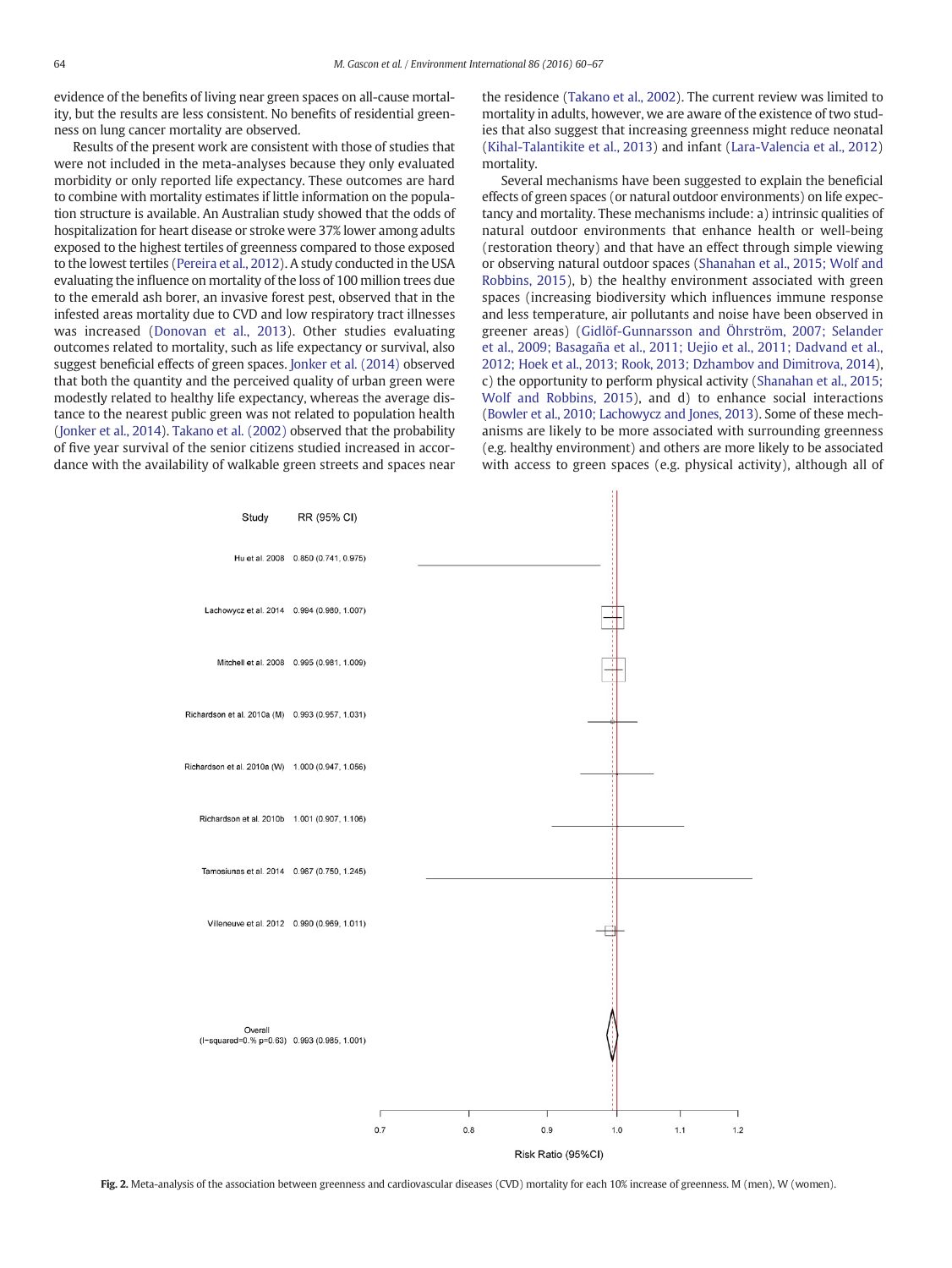<span id="page-5-0"></span>

Fig. 3. Meta-analysis of the association between greenness (high vs low categories) and cardiovascular diseases (CVD) mortality. M (men), W (women).

them might be explained by a combination of both types of exposure to green spaces.

Evidence from our review supports the hypothesis that living in areas with higher amounts of green spaces reduces mortality, particularly CVD mortality. However, in the current review only one study [\(Tamosiunas et al., 2014\)](#page-7-0) focused on the benefits of accessibility to green spaces (the distance between residence and the nearest green space). The current recommended distance between residence and the nearest open public space is 300 m [\(Expert group on the urban](#page-6-0) [environment, 2001\)](#page-6-0). This recommendation might be supported by the fact that 300–400 m is the threshold after which use of green spaces starts to quickly decline [\(Annerstedt et al., 2012](#page-6-0)), although some studies suggest that people are willing to walk even longer distances to access green areas ([Millward et al., 2013; Lachowycz and Jones, 2014](#page-7-0)). More studies are needed to evaluate the beneficial effects of access to green spaces and the relevant distance or distances that provide such benefits.

Additionally, it is not clear what size of green space is relevant to reduce mortality or improve life expectancy. This will of course depend on the mechanisms. For instance, if physical activity is the mechanism explaining the reduced mortality associated with green spaces then possibly large green spaces are needed. However, if the reduced mortality is explained by reductions in air pollution and noise or reduction of stress due to nature viewing, then small amounts of green or greening of streets may be sufficient. Other determinants such as the quality of green spaces and how these are perceived might also be relevant, as well as other aspects of the built environment (e.g. degree of urbanization or ease of accessibility) that have been poorly explored [\(Nieuwenhuijsen et al., 2014\)](#page-7-0). These issues need to be further studied and clarified.

# 4.1. Limitations of the available evidence and future research

Heterogeneity in exposure assessment was the main limitation of the current study. As already described, most studies used the percentage of green space based on land-cover maps, a few more used NDVI, and the rest (three studies) used other approaches. Additionally, most of the studies conducted the analyses using different categorizations of the exposure (quintiles, quartiles, etc), which hampered the conduct of the meta-analyses. In the current study, and being aware that the conditions to conduct metanalyses were not optimal, we were able to standardize the estimates to at least obtain a first estimation of the association between greenness and mortality. Furthermore, in a sensitivity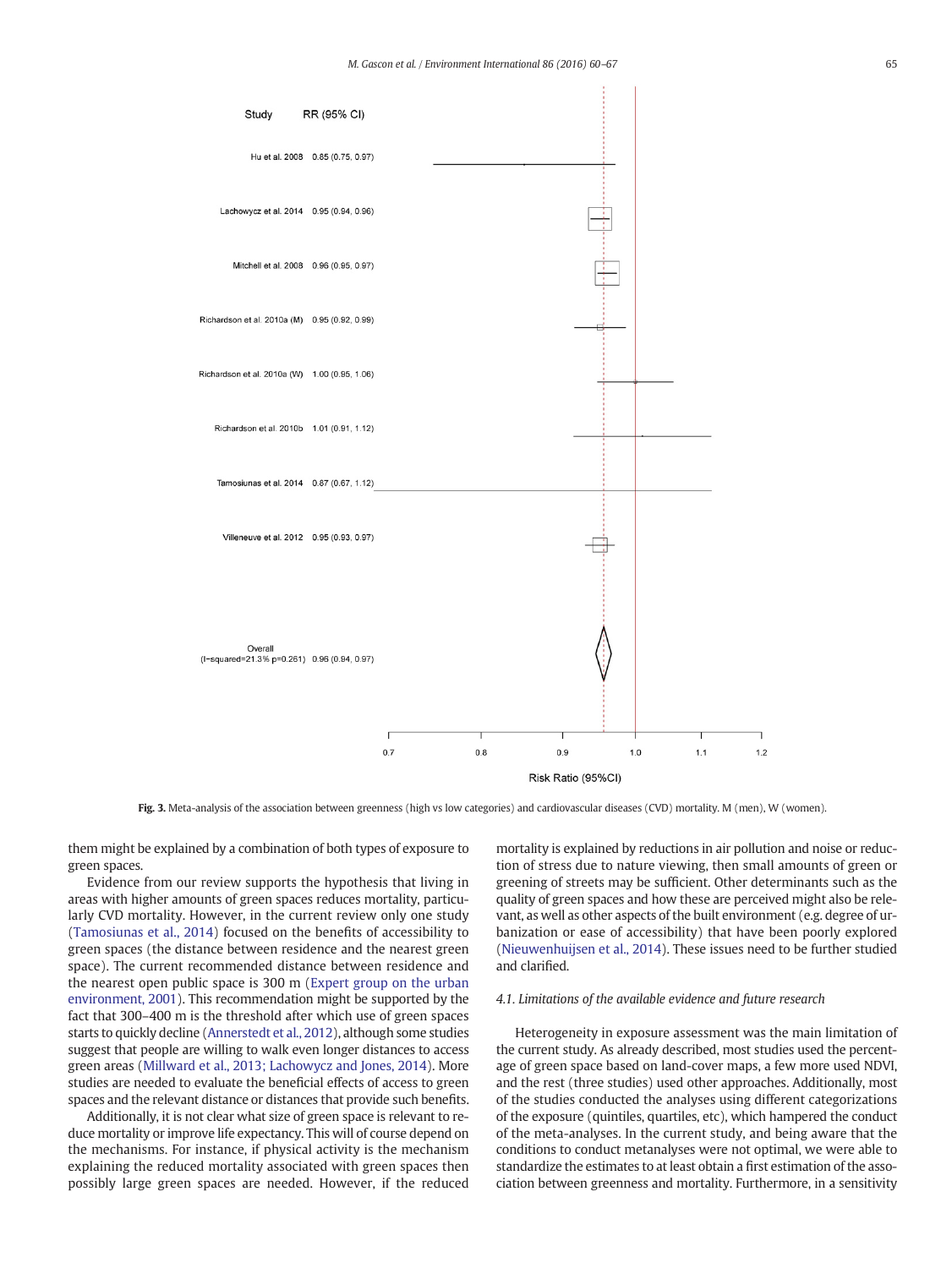<span id="page-6-0"></span>analysis that only included studies that assessed the exposure as the percentage of green space we observed results similar to those obtained when all studies were included [e.g.: for each 10% increase of greenness the risk of CVD mortality was 0.994 (0.985, 1.004) and for the high vs low categories of exposure the risk was 0.96 (0.95, 0.97)].

A second relevant limitation is that the aim of the present review was to evaluate the effects of long-term exposure to residential natural outdoor environments on mortality. However, only one study clearly indicated that individuals that had lived in the study area for less than a year were excluded from the analyses, as authors considered that this is the minimum time to actually evaluate the effects of long-term exposure to residential green spaces. Two other studies partially considered this aspect.

The number of studies included in the current review was small, and additionally we had to leave one study out [\(Richardson et al., 2012](#page-7-0)). This study showed that increasing residential greenness increased the risk of all-cause mortality, but no associations were observed for specific mortality causes (heart disease, diabetes, lung cancer or automobile accidents). Also, three studies appeared to base their results on parts of the same study population ([Mitchell and Popham, 2008; Richardson](#page-7-0) [and Mitchell, 2010; Mitchell et al., 2011\)](#page-7-0), but after conducting the sensitivity analyses excluding these studies one at a time we obtained similar estimates (data not shown). Furthermore, despite the limited number of studies, we did not find evidence of publication bias and the results obtained were consistent (CVD mortality) or fairly consistent (all-cause mortality) after conducting the sensitivity analyses of the respective meta-analyses. Finally, another important limitation to take into consideration is that we assumed a linear exposure–response relationship, but this might not be completely true. In this sense, further studies are needed. Additionally, the results of the present work were based on studies that evaluated residential greenness using different approaches and in different geographical areas, and therefore there was considerable heterogeneity between studies regarding these aspects. However, we could combine the studies based on exposure estimates such as a 10% increase and high vs low categories of exposure. But further studies are needed to confirm the results of the current meta-analysis in different locations with different climate, urban and socio-economic characteristics and also to understand the impacts of such exposure increases in each area of study.

There are other aspects of the studies included in the present review that need some consideration. Firstly, most of the studies adjusted their model using indicators of socio-economic status at area level, and only three studies ([Villeneuve et al., 2012; Harlan et al., 2013; Wilker et al.,](#page-7-0) [2014\)](#page-7-0) used individual data. Also regarding adjustment of the models, only four studies ([Richardson and Mitchell, 2010; Richardson et al.,](#page-7-0) 2010; Tamosiunas et al., 2014; Wilker et al., 2014) adjusted their models for smoking, although the lack of an association between residential greenness and lung cancer mortality provides some assurance that smoking is not likely to be an important confounder. Additionally, only half of the studies considered air pollution as a confounding factor or mediator, and none included noise in their models, two environmental factors associated with both the exposure and the outcomes of interest. However, studies included in the present review and that did adjust for air pollution still found beneficial effects of green spaces (see Supplemental material, Table A for further information on the variables included in the models). Finally, only one of the studies evaluating all-cause mortality clearly indicated that traffic accident related deaths were excluded from the analysis.

# 5. Conclusion

Despite the limitations described so far, this review showed evidence of an association between residential greenness and CVD mortality. This is important if we take into account that CVDs are the leading cause of mortality and years of life lost in high-income countries and that its incidence is increasing in low- and middle-income countries [\(Global, 2014](#page-7-0)). Future studies should evaluate effects in these countries, for which no information is currently available. Additionally, future studies should also focus on the role of social class, age or gender as potential effect modifiers of the association between residential greenness and mortality, aspects poorly explored in the studies included in the present systematic review, but that showed some effects in other relevant studies ([Mitchell and Popham, 2008; Richardson and Mitchell,](#page-7-0) [2010; Lachowycz and Jones, 2014\)](#page-7-0). Although, as shown, studies on green spaces and mortality have provided quite important and valuable information, in future studies more informative outcomes could be evaluated; the use of life-expectancy or even the quality-adjusted life years (QALY), which is a function of length of life and quality of life that attempts to combine the value of these attributes into a single index number [\(Prieto and Sacristán, 2003; Dolan, 2008](#page-7-0)), are more useful in terms of how many years longer we would live if we were exposed to green spaces and what would be the quality of these extra years. Finally, studies evaluating the associations between residential blue spaces and mortality are needed as well.

# Conflict of interest

The authors declare they have no actual or potential competing financial interests.

# Acknowledgments

This project was funded by the CERCA Institutes Integration Program (SUMA 2013) [promoted and managed by the Secretariat for Universities and Research of the Ministry Economy and Knowledge of the Government of Catalonia (SUR), the Agency for Management of University and Research Grants (AGAUR) and the CERCA Institute]. Payam Dadvand is funded by a Ramón y Cajal fellowship (RYC-2012-10,995) awarded by the Spanish Ministry of Economy and Competitiveness. Margarita Triguero-Mas is funded by a pre-doctoral grant from the Catalan Government (AGAUR FI-DGR-2013).

#### Appendix A. Supplementary data

Supplementary data to this article can be found online at [http://dx.](http://dx.doi.org/10.1016/j.envint.2015.10.013) [doi.org/10.1016/j.envint.2015.10.013](http://dx.doi.org/10.1016/j.envint.2015.10.013).

## References

- Annerstedt, M., Ostergren, P.-O., Björk, J., Grahn, P., Skärbäck, E., Währborg, P., 2012. [Green qualities in the neighbourhood and mental health](http://refhub.elsevier.com/S0160-4120(15)30079-9/rf0005) — results from a longitudi[nal cohort study in southern Sweden. BMC Public Health 12, 337 \(2012 Jan\).](http://refhub.elsevier.com/S0160-4120(15)30079-9/rf0005)
- Basagaña, X., Sartini, C., Barrera-Gómez, J., Dadvand, P., Cunillera, J., Ostro, B., et al., 2011. Heat waves and cause-specifi[c mortality at all ages. Epidemiology 22 \(6\), 765](http://refhub.elsevier.com/S0160-4120(15)30079-9/rf0010)–772 [\(2011 Nov\).](http://refhub.elsevier.com/S0160-4120(15)30079-9/rf0010)
- Borenstein, M., Hedges, L.V., Higgins, J.P., Rothstein, H.R., 2009. [Introduction to](http://refhub.elsevier.com/S0160-4120(15)30079-9/rf0015) [Meta-Analysis. John Wiley and Sons, Ltd., Chichester, United Kingdom.](http://refhub.elsevier.com/S0160-4120(15)30079-9/rf0015)
- Bowler, D.E., Buyung-Ali, L.M., Knight, T.M., Pullin, A.S., 2010. [A systematic review of evi](http://refhub.elsevier.com/S0160-4120(15)30079-9/rf0020)dence for the added benefi[ts to health of exposure to natural environments. BMC](http://refhub.elsevier.com/S0160-4120(15)30079-9/rf0020) [Public Health 10, 456 \(2010 Jan\).](http://refhub.elsevier.com/S0160-4120(15)30079-9/rf0020)
- Dadvand, P., de Nazelle, A., Triguero-Mas, M., Schembari, A., Cirach, M., Amoly, E., et al., 2012. [Surrounding greenness and exposure to air pollution during pregnancy: an](http://refhub.elsevier.com/S0160-4120(15)30079-9/rf0025) [analysis of personal monitoring data. Environ. Health Perspect. 120 \(9\), 1286](http://refhub.elsevier.com/S0160-4120(15)30079-9/rf0025)–1290 [\(2012 Sep\)](http://refhub.elsevier.com/S0160-4120(15)30079-9/rf0025).
- Dolan, P., 2008. [Developing methods that really do value the](http://refhub.elsevier.com/S0160-4120(15)30079-9/rf0030) "Q" in the QALY. Health [Econ. Policy Law 3 \(Pt 1\), 69](http://refhub.elsevier.com/S0160-4120(15)30079-9/rf0030)–77 (2008 Jan).
- Donovan, G.H., Butry, D.T., Michael, Y.L., Prestemon, J.P., Liebhold, A.M., Gatziolis, D., et al., 2013. [The relationship between trees and human health: evidence from the spread of](http://refhub.elsevier.com/S0160-4120(15)30079-9/rf0035) [the emerald ash borer. Am. J. Prev. Med. 44 \(2\), 139](http://refhub.elsevier.com/S0160-4120(15)30079-9/rf0035)–145.
- Dzhambov, A.M., Dimitrova, D.D., 2014. [Urban green spaces' effectiveness as a psycholog](http://refhub.elsevier.com/S0160-4120(15)30079-9/rf0040)[ical buffer for the negative health impact of noise pollution: a systematic review.](http://refhub.elsevier.com/S0160-4120(15)30079-9/rf0040) [Noise Health 16 \(70\), 157](http://refhub.elsevier.com/S0160-4120(15)30079-9/rf0040)–165.
- Expert group on the urban environment, 2001. Towards a Local Sustainability Profile: European Common Indicators [Internet]. Office for Official Publications of the European Communities, Luxembourg (Available from: [http://ec.europa.eu/](http://ec.europa.eu/environment/urban/pdf/local_sustainability_en.pdf)) [environment/urban/pdf/local\\_sustainability\\_en.pdf\).](http://ec.europa.eu/environment/urban/pdf/local_sustainability_en.pdf))
- Gidlöf-Gunnarsson, A., Öhrström, E., 2007. [Noise and well-being in urban residential en](http://refhub.elsevier.com/S0160-4120(15)30079-9/rf0050)[vironments: the potential role of perceived availability to nearby green areas. Landsc.](http://refhub.elsevier.com/S0160-4120(15)30079-9/rf0050) [Urban Plan. 83 \(2](http://refhub.elsevier.com/S0160-4120(15)30079-9/rf0050)–3), 115–126 (2007 Nov).